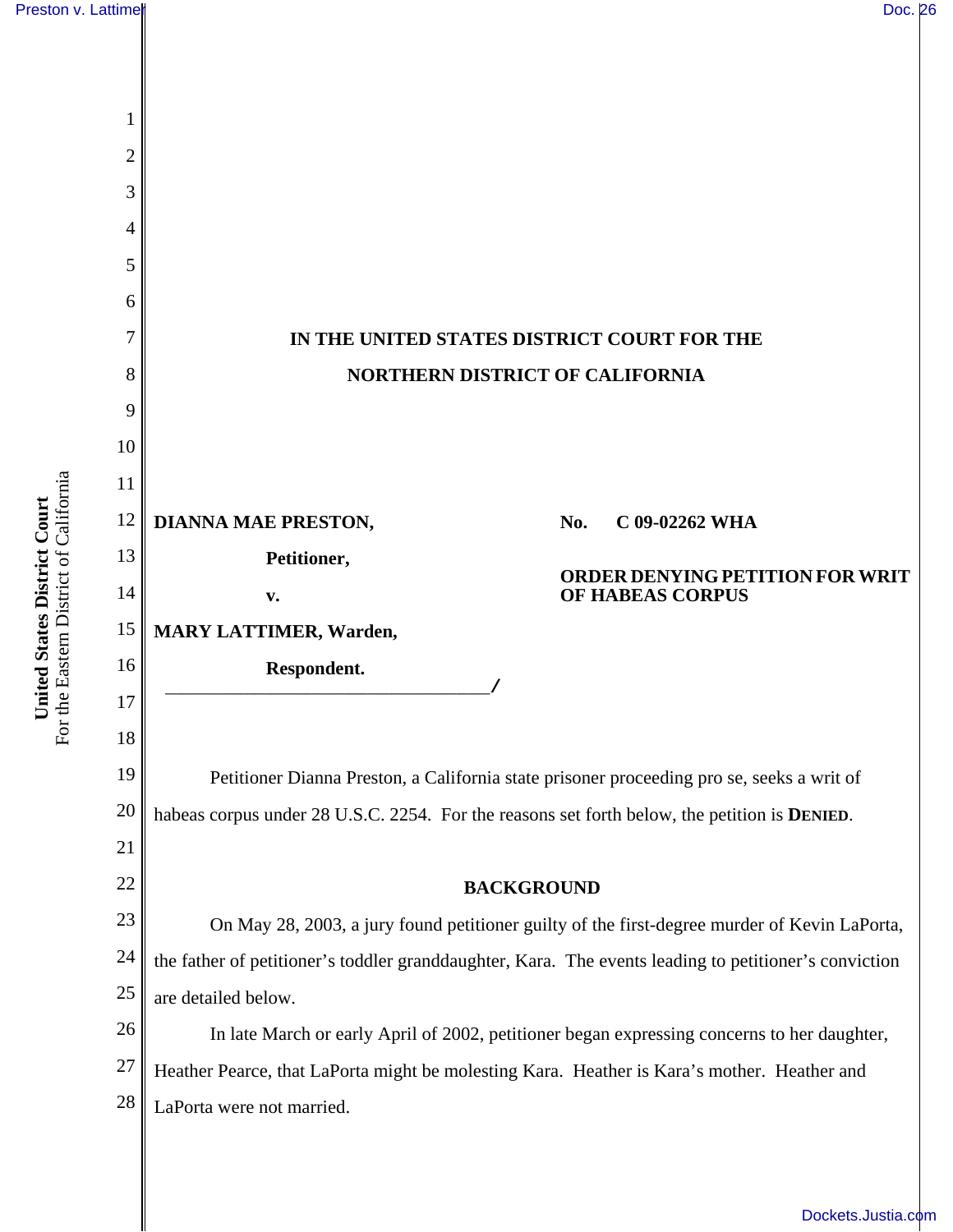1

2

3

4

5

6

7

8

9

10

11

12

13

14

After an overnight visit at LaPorta's house, Heather noticed that Kara's clitoral hood was swollen on one side. Heather and petitioner took Kara to two hospitals for an examination. According to petitioner, the Humboldt County Sheriff's Department discouraged them from conducting a sexual assault examination of Kara because it would be fruitless and highly invasive. No examination was performed.

In late April 2002, petitioner went to a gun shop and indoor shooting range in Eureka. She bought a gun, a Charter Arms .38 Special, and practiced at the range.

In early May, after picking up Kara from a visit with LaPorta, petitioner and Heather observed a white substance on the sides of her vagina. They took Kara to the hospital. The substance tested positive for semen. Detective Robert Metaxas of the Eureka Police Department warned Heather that Kara must never be alone with LaPorta.

When confronted with the test results, LaPorta seemed shocked but was cooperative with the police investigation. He agreed to provide a blood and DNA sample. A subsequent DNA analysis eliminated LaPorta as the source of the semen sample taken from Kara.

15 16 17 Detective Metaxas then turned the focus of his investigation to petitioner and Heather. When he told Heather that LaPorta was eliminated as the source of the semen, she was astounded. Petitioner and Heather believed that LaPorta had somehow "planted" semen to implicate Heather.

18 19 20 21 22 23 24 25 26 On July 19, 2002, petitioner told Heather that she was going out to buy shoes. She proceeded to hitchhike to Eureka. Petitioner was seen in the parking lot of LaPorta's acupuncture office in Eureka between 2:00 or 3:00 and 6:00 in the afternoon, sitting on the curb. She wore an auburn wig and sunglasses. As LaPorta left his office, she approached him, pulled out a revolver and shot him twice. LaPorta ran into a nearby restaurant. Petitioner followed him and shot him again. She then walked to the waiting area of the restaurant and sat down. She apologized for the commotion and said that she was out to get LaPorta because he had molested her granddaughter. When the police arrived, she told them that she thought she just killed a man. In subsequent interviews, she stated that she intended to kill LaPorta in order to protect Kara.

27 28 At trial, petitioner pled not guilty by reason of insanity. Trial counsel also requested jury instructions regarding second-degree murder, manslaughter based on unreasonable defense of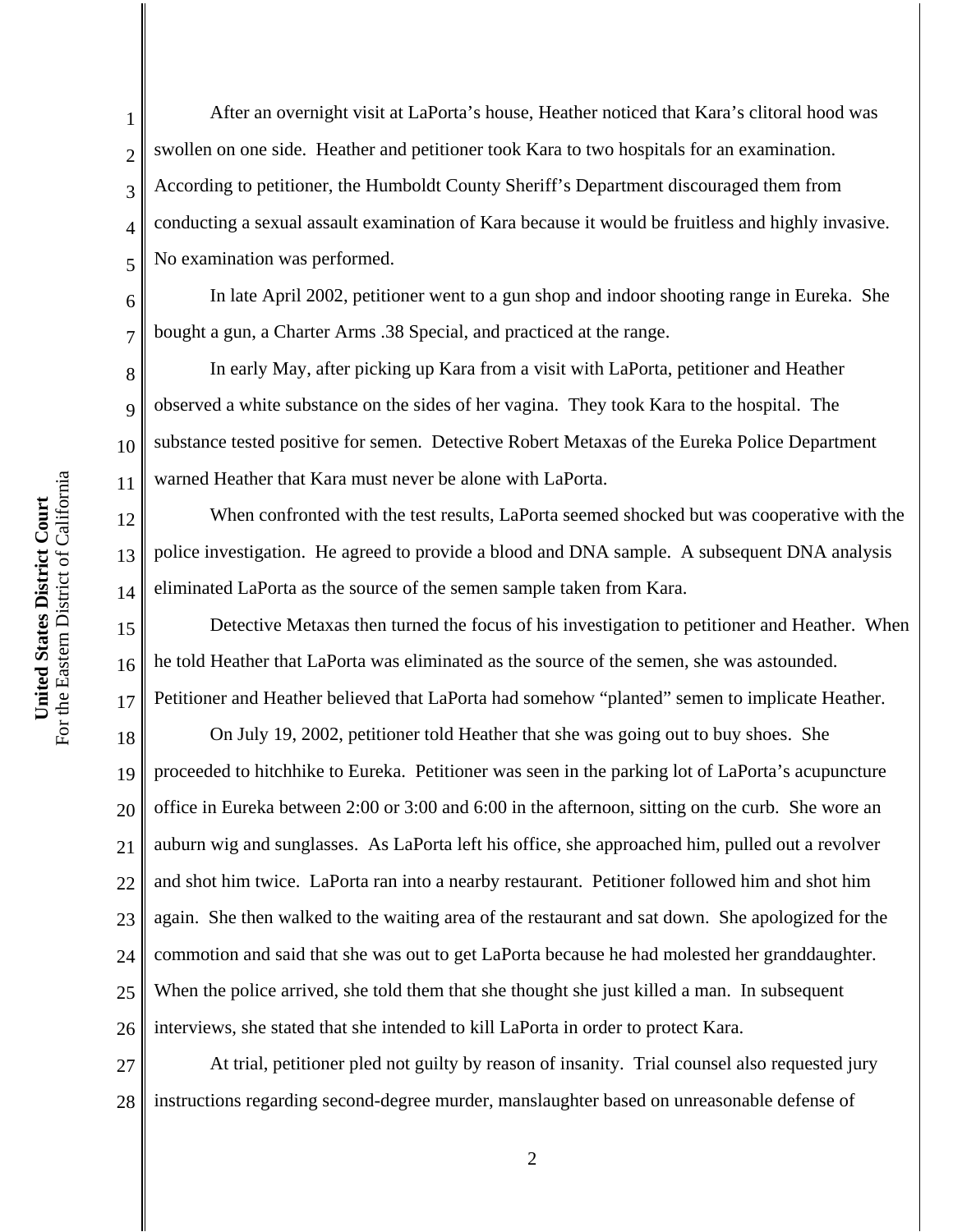2 3 another, and voluntary manslaughter due to heat of passion. The trial court declined to give manslaughter based on unreasonable defense of another instructions for lack of supporting evidence. The remaining instructions were given to the jury.

The jury rejected petitioner's defense and convicted petitioner of first-degree murder with personal use of a firearm, and the special circumstance of lying in wait. She was sentenced to life without parole and a restitution fine was imposed.

7 8 9 10 The California Court of Appeal affirmed the judgment in an unpublished opinion on February 14, 2005. *People v. Preston*, No. A103369, 2005 WL 348962 (Feb. 14, 2005). Petitioner subsequently filed habeas petitions in Humboldt County Superior Court, the California Court of Appeal and the Supreme Court of California. All were denied.

Petitioner filed the instant federal habeas petition on September 11, 2009. She alleges that she received ineffective assistance of counsel at trial, the prosecutor committed misconduct, the trial judge was biased, the trial court's failure to give certain jury instructions violated her right to due process and the instructions given violated her constitutional rights. Respondent filed an answer on May 28, 2010, and petitioner filed a traverse on August 24, 2010.

#### **LEGAL STANDARD**

18 19 20 This court may entertain a petition for a writ of habeas corpus "in behalf of a person in custody pursuant to the judgment of a State court only on the ground that he is in custody in violation of the Constitution or laws or treaties of the United States." 28 U.S.C. 2254(a).

21 22 23 24 25 26 27 28 A district court may not grant a petition challenging a state conviction or sentence on the basis of a claim that was reviewed on the merits in state court unless the state court's adjudication of the claim: "(1) resulted in a decision that was contrary to, or involved an unreasonable application of, clearly established Federal law, as determined by the Supreme Court of the United States; or (2) resulted in a decision that was based on an unreasonable determination of the facts in light of the evidence presented in the State court proceeding." 28 U.S.C. 2254(d); *Williams v. Taylor*, 529 U.S. 362, 412–13 (2000). If the state court did not reach the merits of a claim, federal review of the claim is de novo. *Nulph v. Cook*, 333 F.3d 1052, 1057 (9th Cir. 2003).

1

4

5

6

11

12

13

14

15

16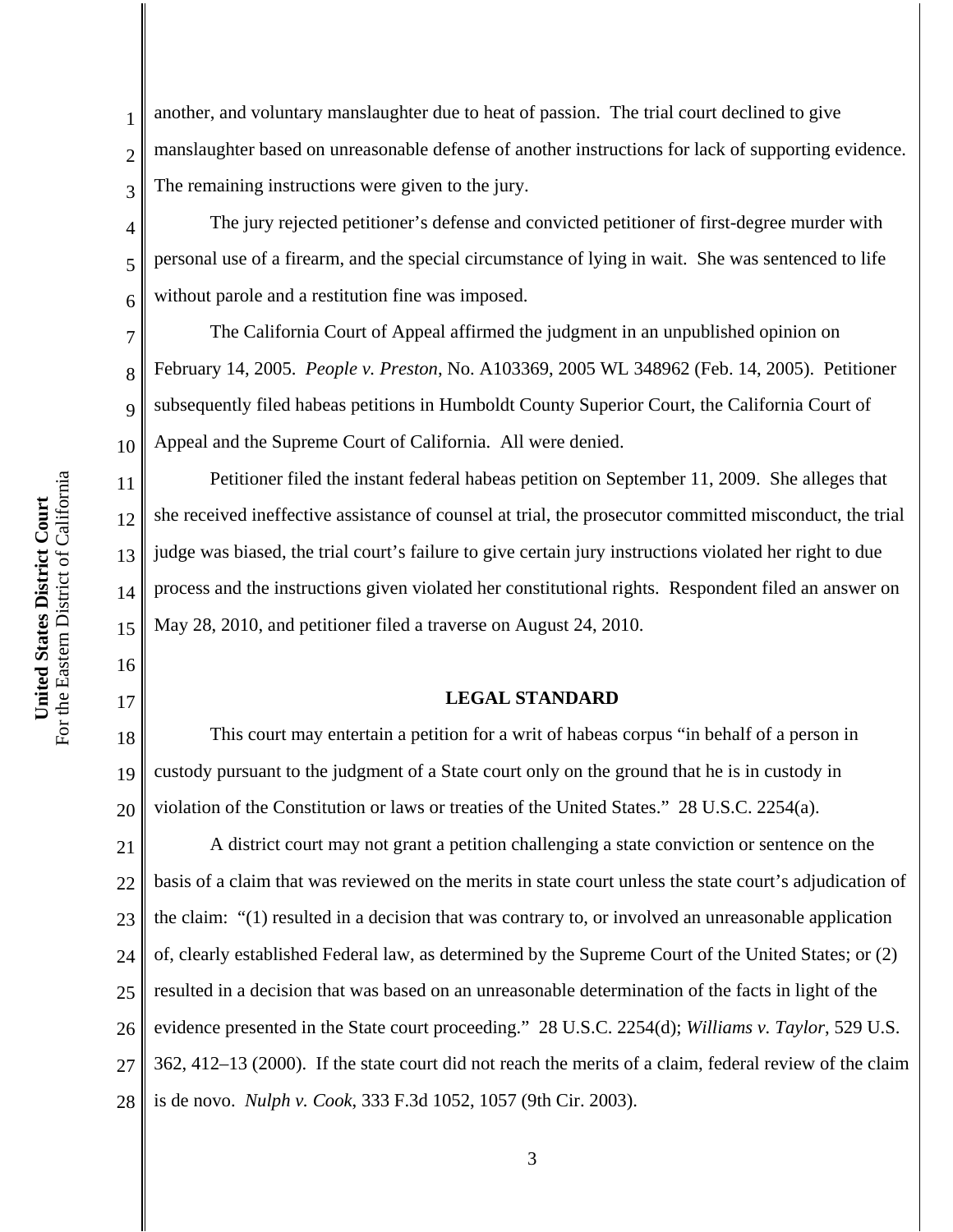A federal court must presume the correctness of the state court's factual findings. 28 U.S.C.  $2254(e)(1)$ . The state court decision implicated by section  $2254(d)$  is the "last reasoned decision" of the state court. *See Ylst v. Nunnemaker*, 501 U.S. 797, 803–04 (1991); *Barker v. Fleming*, 423 F.3d 1085, 1091–92 (9th Cir. 2005). When there is no reasoned opinion from the state's highest court to consider a petitioner's claims, a federal court must "look through" the summary disposition to the last reasoned decision. *Ylst*, 501 U.S. at 801-06.

Habeas relief is warranted only if the constitutional error at issue had a "'substantial and injurious effect or influence in determining the jury's verdict.'" *Penry v. Johnson*, 532 U.S. 782, 796 (2001).

#### **ANALYSIS**

### **A. Claim One**

1

2

3

4

5

6

7

8

9

10

11

12

13 14 15 Petitioner alleges numerous instances of ineffective assistance of counsel at trial. She asserts that her attorney misinformed her with regard to various aspects of the law, particularly the law governing voluntary manslaughter, and failed to inform her with regard to other aspects.

16 17 18 19 20 21 22 23 24 25 26 27 28 Claims of ineffective assistance of counsel are examined under *Strickland v. Washington*, 466 U.S. 668 (1984). In order to prevail on a claim of ineffectiveness of counsel, the petitioner must establish two factors. First, he must establish that counsel's performance was deficient, i.e., that it fell below an "objective standard of reasonableness" under prevailing professional norms, *id.* at 687–68, "not whether it deviated from best practices or most common custom," *Richter*, 131 S. Ct. at 788 (citing *Strickland*, 466 U.S. at 650). "A court considering a claim of ineffective assistance must apply a 'strong presumption' that counsel's representation was within the 'wide range' of reasonable professional assistance." *Richter*, 131 S. Ct. at 787 (quoting *Strickland*, 466 U.S. at 689). Second, he must establish that he was prejudiced by counsel's deficient performance, i.e., that "there is a reasonable probability that, but for counsel's unprofessional errors, the result of the proceeding would have been different." *Strickland*, 466 U.S. at 694. A reasonable probability is a probability sufficient to undermine confidence in the outcome. *Ibid.* Where the defendant is challenging his conviction, the appropriate question is "whether there is a reasonable probability that, absent the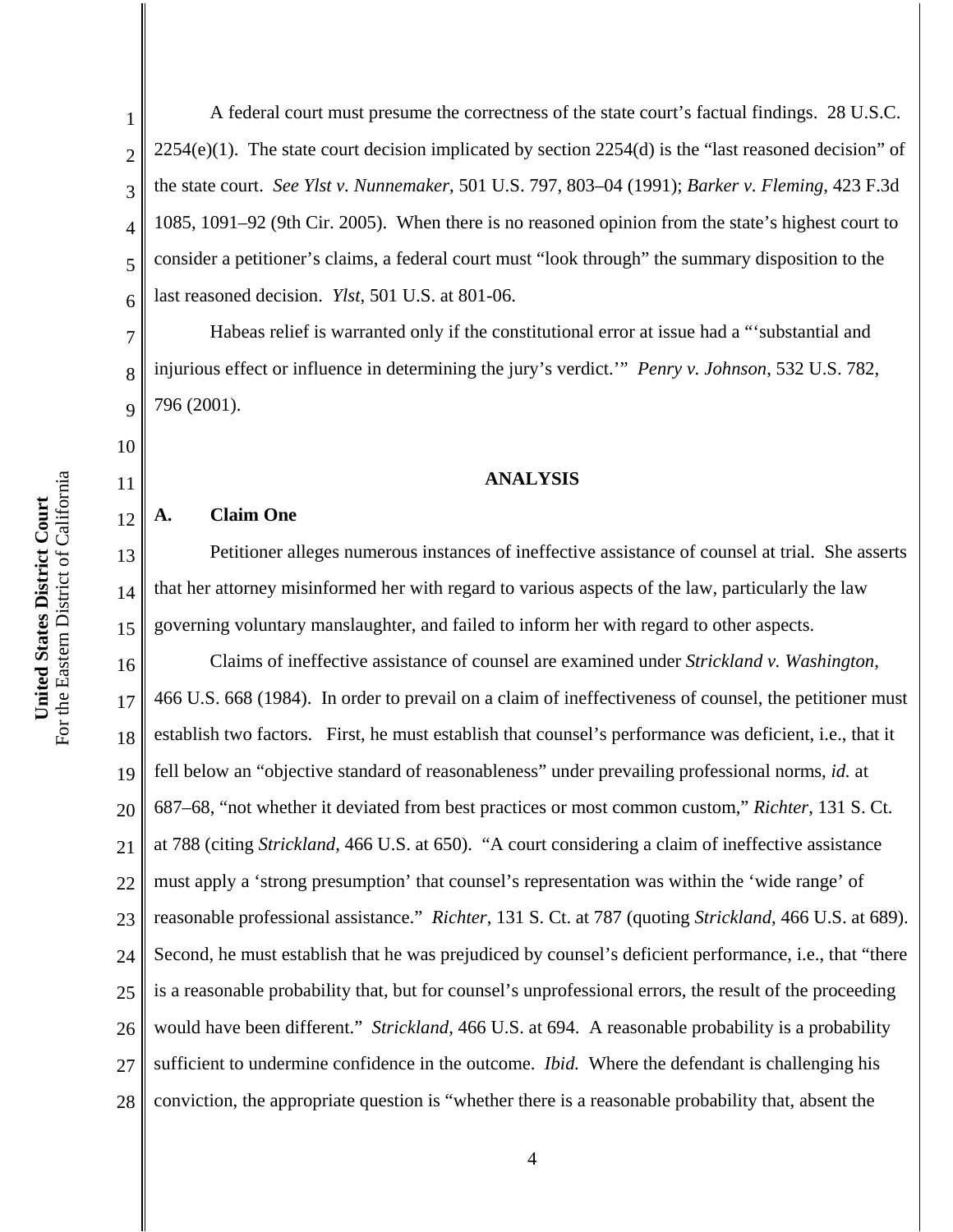1 2 errors, the factfinder would have had a reasonable doubt respecting guilt." *Id.* at 695. Overall, "the standard for judging counsel's representation is a most deferential one." *Richter*, 131 S. Ct. at 788.

Petitioner asserts that her attorney falsely told her that whether or not any molestation occurred was irrelevant to her defense. Counsel's advice however, was correct. Under California law, where there is reasonable belief in an event giving rise to a provocation, the provocation may be deemed adequate for voluntary manslaughter, *even if the belief is false*. *People v. Brooks*, 185 Cal. App. 3d, 687, 694 (1986) (emphasis added). Since counsel's advice was sound, his representation was not deficient.

9 10 11 12 13 14 15 16 Petitioner claims that trial counsel wrongly advised her that "without [her] insanity plea, [she] was one hundred percent certain to be convicted of first degree murder and sentenced to life without parole" (Pet. at App. D, p. 21). Given the overwhelming evidence of premeditation, trial counsel's assessment appears reasonable. Petitioner bought a gun and practiced shooting it, travelled to Eureka with her gun and ammunition, waited for LaPorta in the parking lot, walked up to him and shot him before following him into a restaurant and shooting him several more times. Moreover, petitioner fails to demonstrate that counsel's prediction adversely affected the outcome of his trial. *See Strickland*, 466 U.S. at 694.

17 18 19 20 21 22 23 24 25 26 Petitioner claims that trial counsel falsely told her that "heat of passion" manslaughter has a requirement of immediacy, but her legal research indicates that legally adequate provocation may occur over a considerable period of time. The record does not support petitioner's allegations. When requesting jury instructions regarding voluntary manslaughter at a hearing attended by petitioner, trial counsel noted that heat of passion can build over time (Resp't's Ex. 8 at 422). Furthermore, heat of passion can also cool. As the jury instructions explained, a defendant must act "under direct and immediate influence of the quarrel or heat of passion" and not after "sufficient time has elapsed for angry passion to end and for reason to control [the accused's] conduct" *(id.* at 539). Since petitioner killed LaPorta approximately two months after Kara's last visit with him, "heat of passion" does not appear to have been a viable defense theory.

27 28 Petitioner alleges that trial counsel falsely told her that purchasing a gun ahead of time proved malice aforethought and "automatically [made her] guilty of murder" (Pet. at App. D, p. 21).

3

4

5

6

7

8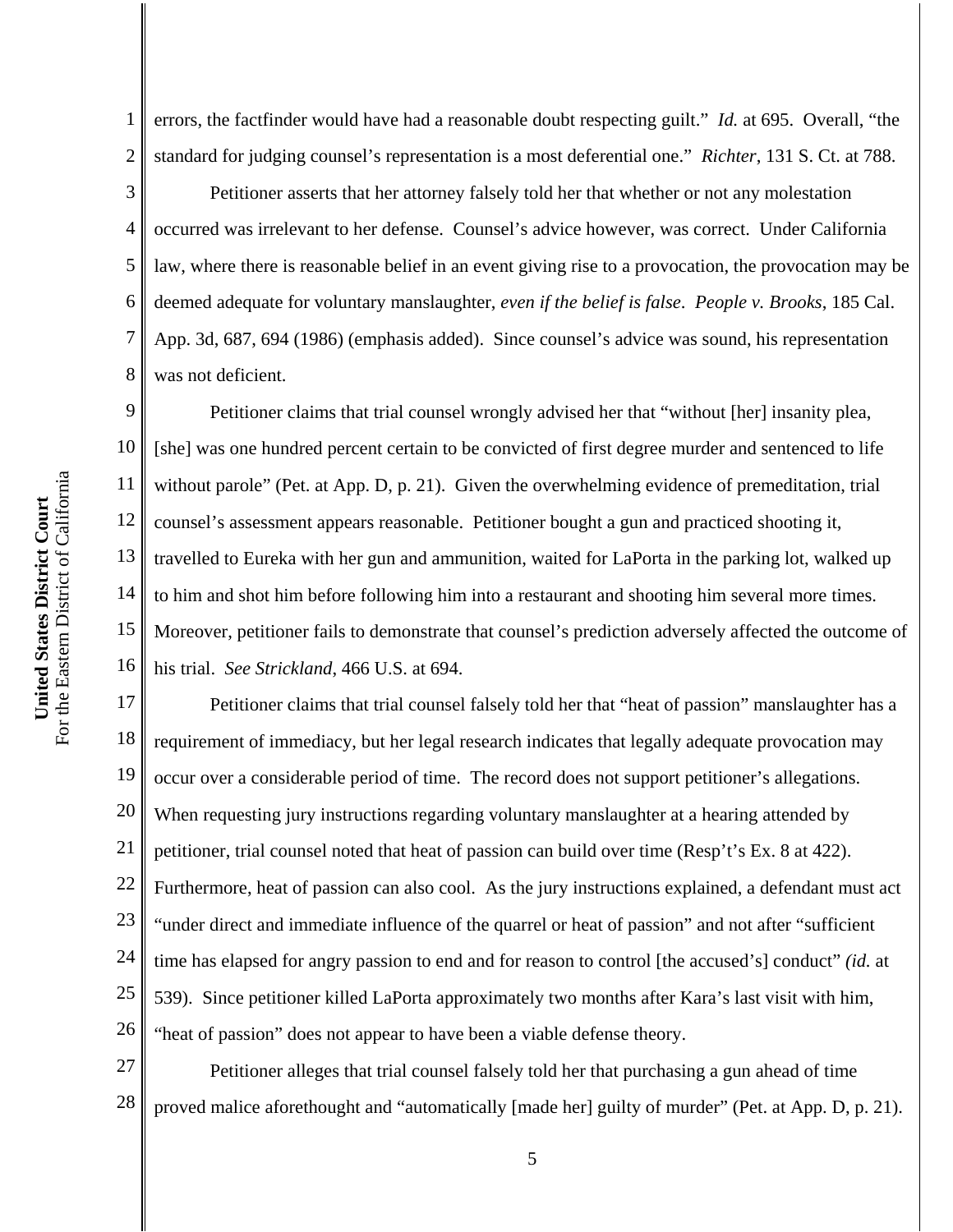1 2 3 4 Trial counsel's assessment of the evidence however, appears reasonable. Petitioner's purchase of her gun over two months before killing LaPorta is strong evidence of malice aforethought. In any event, petitioner fails to demonstrate that trial counsel's statement adversely affected the outcome of the trial. *Strickland*, 466 U.S. at 694.

5 6 7 8 Petitioner asserts that her trial counsel falsely told her that lying in wait alone proves first degree murder. California Penal Code § 189 provides that "all murder which is perpetrated by means of . . . lying in wait . . . is murder of the first degree." Since trial counsel's explanation of the law was correct, his performance was not deficient.

9 10 11 12 13 14 15 16 17 18 19 20 21 22 23 24 25 26 27 Petitioner further alleges that trial counsel failed to inform her of various aspects of the law. More specifically, she asserts that he did not tell her that a "jury is entitled to find a defendant guilty of a lesser included offense," that voluntary manslaughter is a lesser included offense of murder, that a court must find a defendant guilty of the lesser offense when the evidence equally supports guilt of a greater and a lesser offense, that evidence of provocation overcomes a presumption of malice, that the heat of passion justifies giving voluntary manslaughter instructions if such passion would be aroused in the mind of an ordinary person under the circumstances, that the "legal definition of malice" does not apply to her, that malice is an essential element of murder, that the distinguishing element between murder and manslaughter is malice, that if malice is not proven beyond reasonable doubt, the jury must convict only of manslaughter, that a crime "could be mitigated to manslaughter if the defendant establishes by a preponderance of the evidence that he acted under extreme emotional disturbance," that the jury must be instructed on a defense where there is substantial evidence of excuse or justification, that the jury decides all matters of fact, and that the "character of the defendant is crucial in determining whether the a homicide is murder or manslaughter" (Pet. at App. D, p. 22-24). Petitioner fails to cite any Supreme Court authority requiring trial counsel to discuss in detail the law of a lesser included offense, or every aspect of malice and voluntary manslaughter with his client. Moreover, petitioner fails to establish that had she been informed of the aforementioned, the outcome of her trial would have been different. *Strickland*, 466 U.S. at 694.

For the Eastern District of California For the Eastern District of California United States District Court **United States District Court**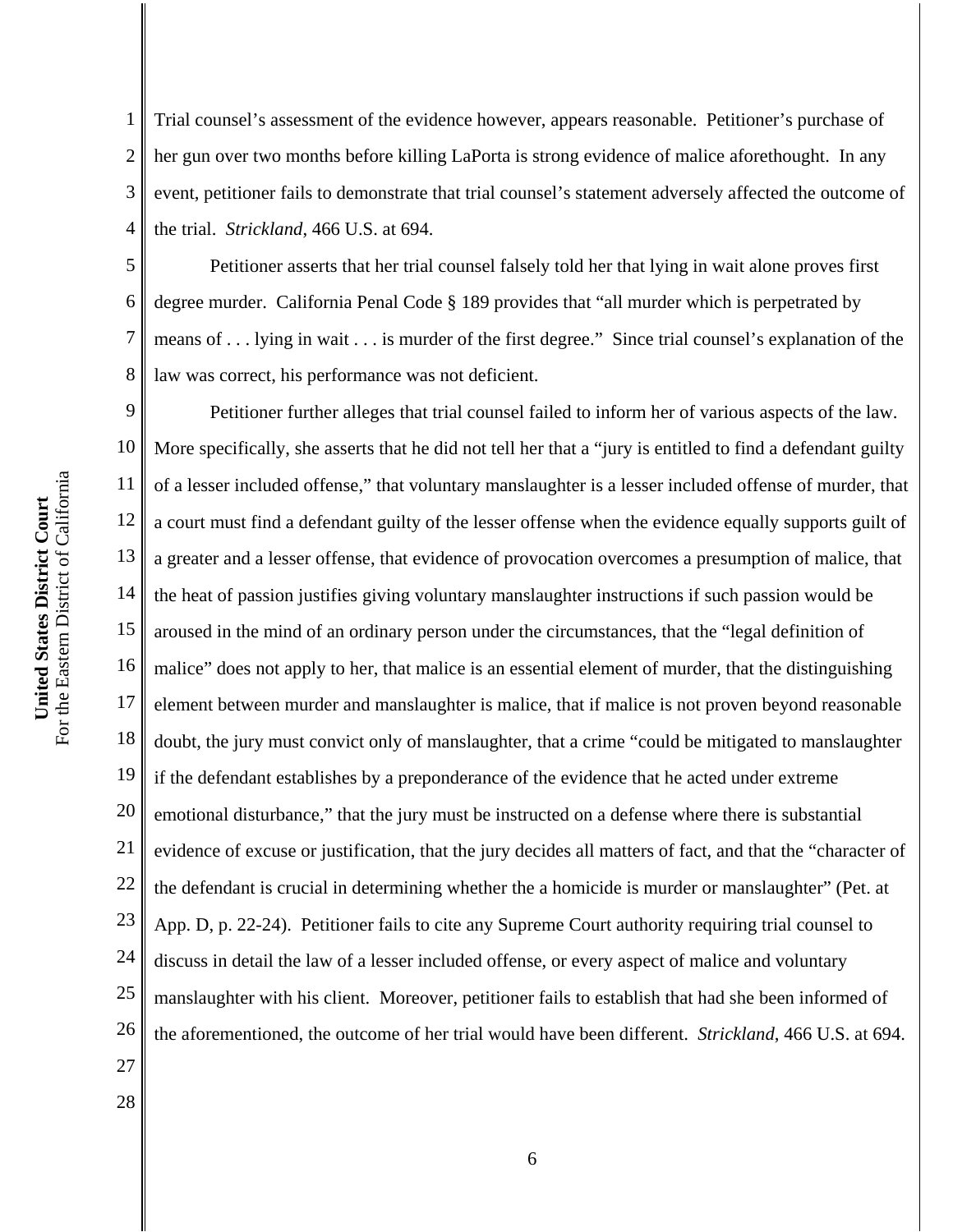Petitioner alleges numerous other similar instances of ineffective assistance. The court has

- reviewed all of her allegations and finds that they all lack merit. Accordingly, claim one is **DENIED**.
	- **B. Claim Two**

1

2

3

4 5 6 7 Petitioner alleges that her trial counsel aided the prosecution in convicting her of first-degree murder throughout her trial. She contends that counsel "trivialized, distorted or left out altogether [her] real evidence for the molest; exaggerated or misrepresented [her] trivial evidence, and assassinated her character" (Pet. at App. D, p. 26).

8 9 10 11 12 13 14 15 16 More specifically, petitioner contends that counsel neglected to investigate and present favorable evidence. She asserts for example, that the jury should have heard that she passed a Computer-assisted Voice Stress Analysis (CVSA) test, a type of polygraph test (Pet. at App. E, p. 37). Defense counsel did, however, attempt to introduce this evidence, but the prosecutor refused to stipulate to its admission. Under California law, such a stipulation is required for the admission of the results of polygraph tests. *See* Cal. Evid. Code § 351.1(a). Furthermore, evidence that petitioner took the test was admitted when a police detective's statement was played for the jury. In the statement, Detective Hubbard refers to petitioner having taken the test (Resp't's Ex. 2, at 13-14). Accordingly, counsel was not deficient for failing to present this evidence.

17 18 19 20 21 Petitioner alleges that counsel should have presented evidence that LaPorta refused to take a CVSA test. California Evidence Code § 351.1(a) however, prohibits admission of evidence of an offer to take or a refusal to take a polygraph examination. Evidence of LaPorta's refusal to take a CVSA test therefore would have been inadmissible at trial. Counsel's failure to present this evidence did not constitute deficient performance.

22 23 24 25 26 27 Petitioner contends that trial counsel entered a stipulation regarding the CVSA evidence which was so "damaging that it alone undermines confidence in the verdict" (Pet. at App. D, p. 27). According to petitioner, Detective Metaxas, who was investigating Kara's alleged molestation, told her, "as a ruse," that LaPorta had taken and passed the CVSA test (Pet. at App. E, p. 37). In taped statements played to the jury, petitioner referred to her belief that LaPorta had passed a lie detector test. Subsequently, the parties entered the following stipulation (Resp't's Ex. 8 at 505):

For the Eastern District of California For the Eastern District of California United States District Court **United States District Court**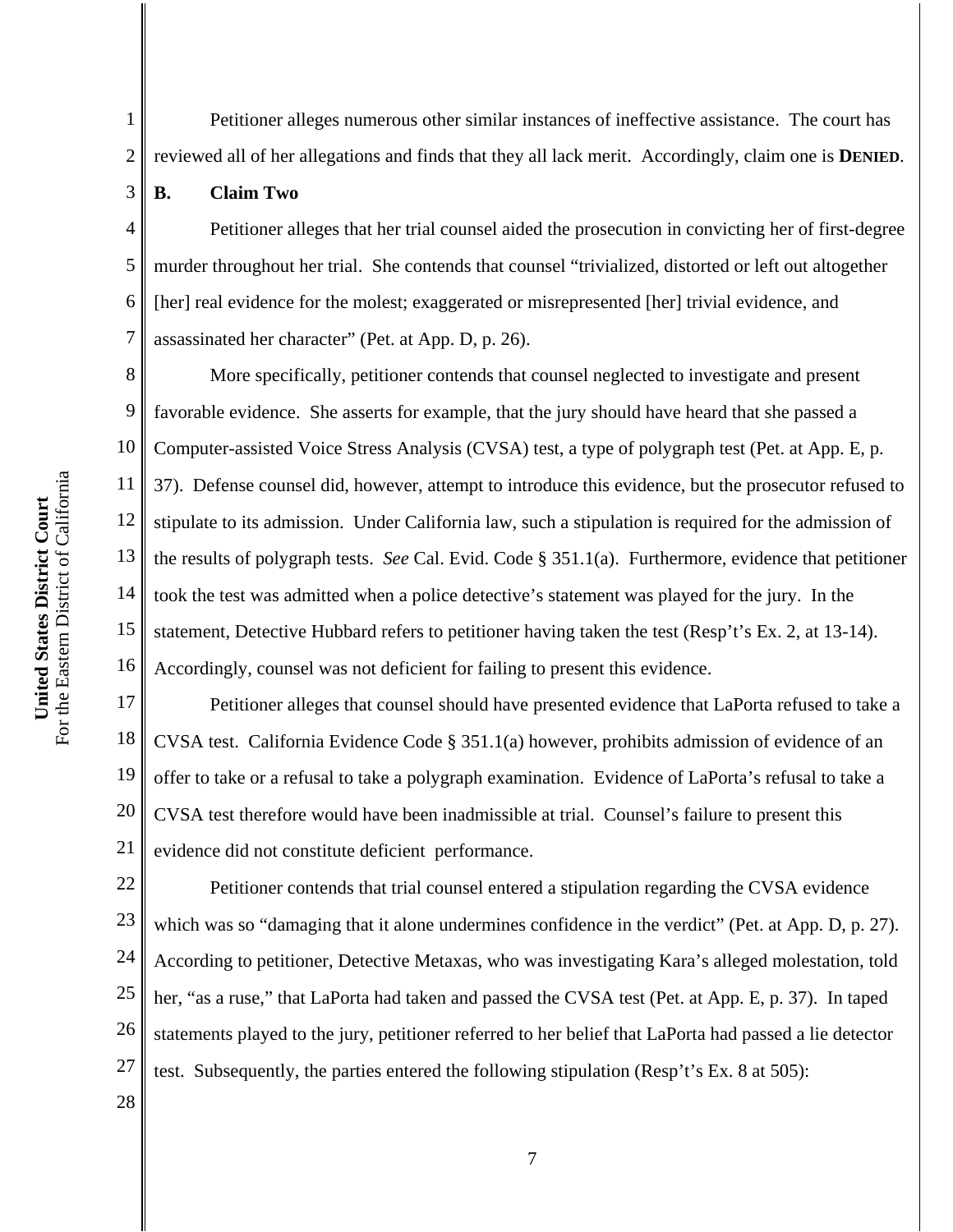1

2

3

4

5

6

7

8

9

10

11

12

13

14

15

16

17

18

19

20

21

22

23

24

25

26

27

28

There has been mention of a voice stress analyzer test. Any such test has not been proven to be scientifically reliable. The test is used as an investigative tool, however the results are generally inadmissible in a court of law. In this case such evidence is offered only to show the belief or mental state of the person who mentioned the test. It is not offered to show that such test was actually taken or what if any results were obtained from it.

Petitioner's fails to demonstrate that counsel was ineffective for entering the stipulation. He does not establish, for example, that the stipulation inaccurately summarized the law governing the admissibility of polygraph tests or the relevance of the evidence to petitioner's mental state. Petitioner's allegation lacks merit.

Petitioner further alleges that counsel was ineffective for failing to disclose that Heather had taken and passed the CVSA test when he questioned her and Detective Metaxas at trial, to find out that LaPorta had actually refused to take the CVSA test, to discover that Detective Metaxas 'had lied to Heather about it," and to ascertain, in questioning Heather, the basis for petitioner's belief that LaPorta was "evil" (Pet. at App. E, p. 41). With respect to all of these allegations, even assuming that counsel's performance was somehow deficient, petitioner fails to establish that but for his errors, the result of the proceeding would have been different. *Strickland*, 466 U.S. at 694.

Petitioner also alleges that counsel was ineffective for failing to preserve "issues" in connection to the CVSA evidence for appeal. Since no error occurred in connection to the CVSA evidence, there were no claims to preserve for appeal.

Petitioner asserts that counsel was ineffective for failing to present evidence of the swelling of Kara's clitoris after her second visit with LaPorta. Kara's second visit with LaPorta took place in April 2002. Petitioner killed LaPorta in July 2002. To the extent that petitioner alleges that this evidence would have supported a finding of voluntary manslaughter due to heat of passion, petitioner fails to establish that any provocation occurring in April 2002 would have continued to arouse the passion of an ordinary person three months later when LaPorta was killed. *See Brooks*, 185 Cal. App. 3d at 694. Trial counsel's decision to not focus on Kara's injuries was reasonable.

Petitioner also asserts that counsel failed to investigate medical records relating to Kara's injury and failed to present evidence of Kara's behavior, which led petitioner to suspect molestation. As noted above, trial counsel's decision to not focus on Kara's injuries was reasonable.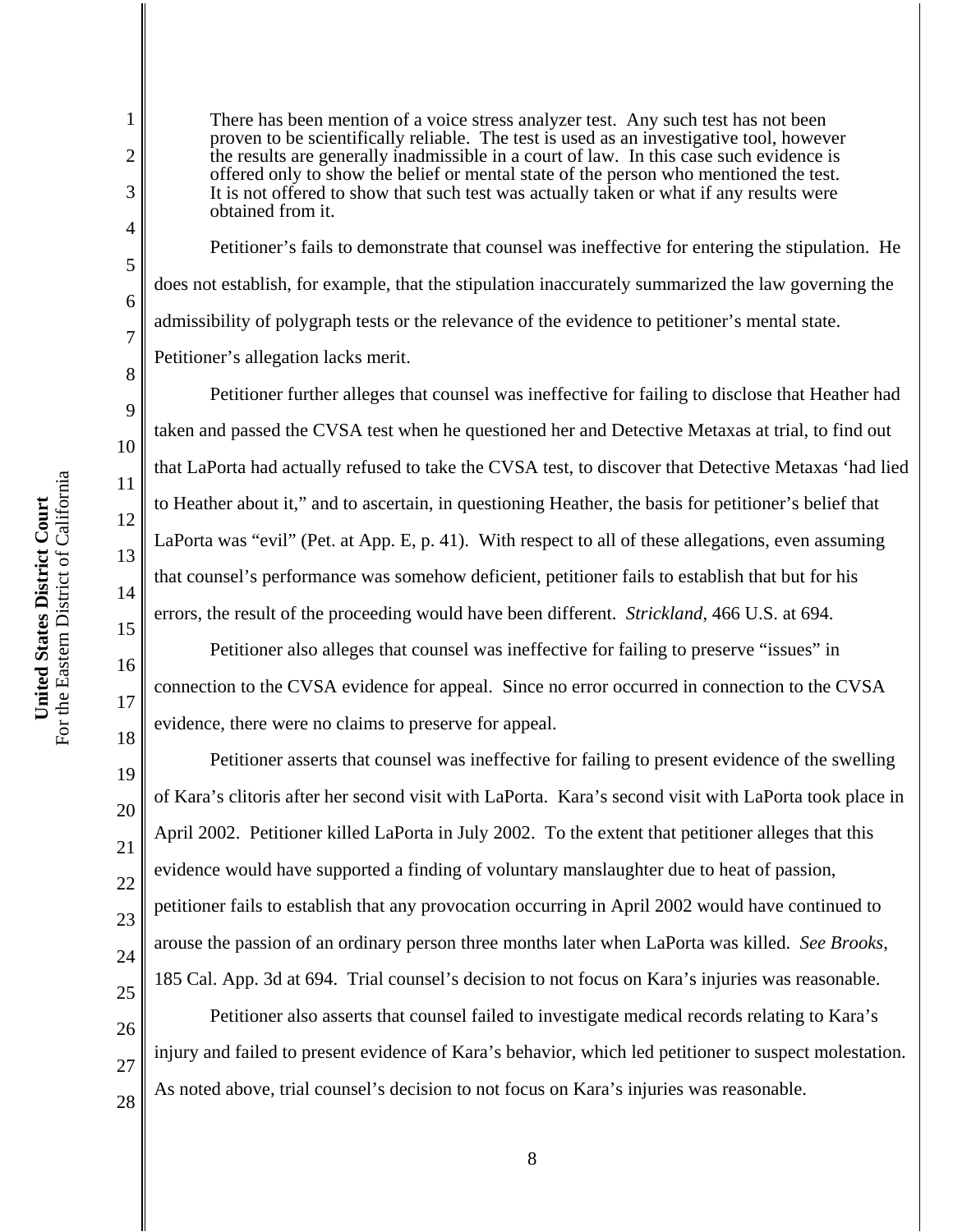1 2 3 Furthermore, even assuming that counsel's performance was somehow deficient in this regard, petitioner fails to establish that but for his errors, the result of the proceeding would have been different. *Strickland*, 466 U.S. at 694.

4 5 6 7 Petitioner alleges that trial counsel "suppressed evidence, failed to object to prosecutorial misconduct and assisted the district attorney in distorting everything the jury heard" (Pet. at App. D, p. 27). Petitioner's allegations are vague and conclusory, and accordingly lack merit. *James v. Borg*, 24 F.3d 20, 26 (9th Cir. 1994).

8 9 10 Petitioner alleges myriad other similar instances of ineffective assistance. The court has reviewed all of her allegations and finds that they all lack merit. Accordingly, petitioner's claim two is **DENIED**.

# **C. Claim Three**

12 13 14 15 16 17 18 19 Petitioner alleges that the prosecutor committed misconduct by withholding certain evidence from the jury. She asserts that the prosecutor failed to disclose that LaPorta refused to take the CVSA test, withheld a medical report documenting Kara's injury, and failed to disclose that Detective Metaxas had lied to Heather about LaPorta having taken the CVSA test. She further alleges that the prosecutor committed misconduct by asserting in his opening statement that Kara had undergone a "sexual assault response team" (SART) exam which failed to reveal molestation. She asserts that the only SART exam Kara undertook revealed that the substance found on the sides of her vagina following her visit with LaPorta was, in fact, semen.

20 21 22 23 24 Respondent asserts that this claim is procedurally defaulted because the state court denied it on the independent and adequate state law ground, created by *In re Dixon*, 41 Cal. 2d 756 (1953), that it could have been, but was not on raised on direct appeal. Respondent is correct. *See Smith v. Crose*, 2010 WL 1660240 (E.D. Cal. 2010), *Protsman v. Pliler*, 318 F. Supp. 2d 1004 (S.D. Cal. 2004). Even assuming that the claim is not defaulted however, it lacks merit.

25 26 27 28 The Supreme Court has held that "the suppression by the prosecution of evidence favorable to an accused upon request violates due process where the evidence is material either to guilt or to punishment, irrespective of the good faith or bad faith of the prosecution." *Brady v. Maryland*, 373 U.S. 83, 87 (1963). Evidence is material "if there is a reasonable probability that, had the evidence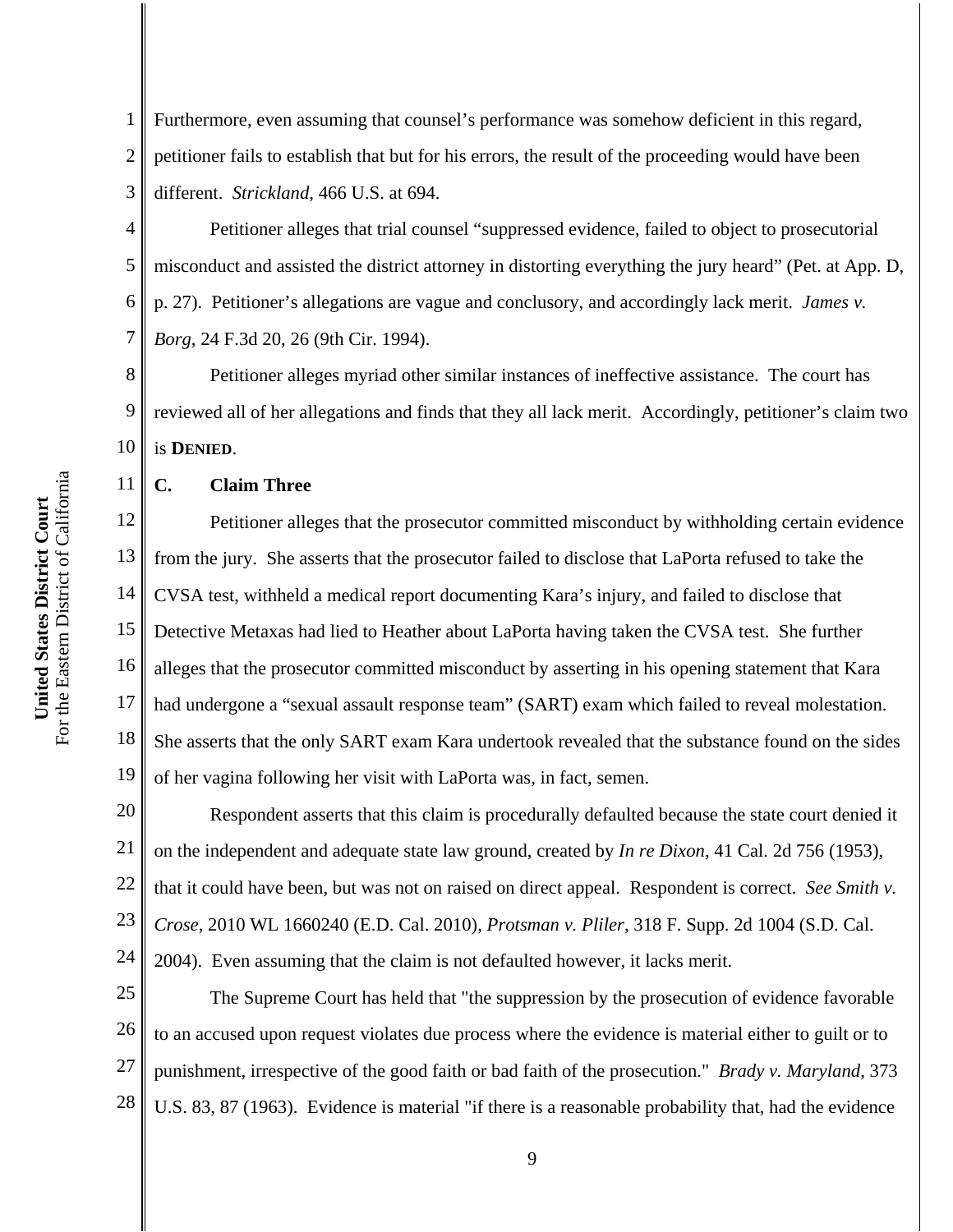1 2 3 been disclosed to the defense, the result of the proceeding would have been different. A 'reasonable probability' is a probability sufficient to undermine confidence in the outcome." *United States v. Bagley*, 473 U.S. 667, 682 (1985).

4 5 6 7 "There are three components of a true *Brady* violation: [t]he evidence at issue must be favorable to the accused, either because it is exculpatory, or because it is impeaching; that evidence must have been suppressed by the State, either willfully or inadvertently; and prejudice must have ensued." *Strickler v. Greene*, 527 U.S. 263, 281-82 (1999).

8 9 10 Here, petitioner fails to establish that LaPorta's refusal to take the CVSA test was "material" to her guilt or punishment, or that the prosecution's non-disclosure of this evidence prejudiced her. *See Brady*, 373 U.S. at 87; *Strickler*, 527 U.S. at 281. Accordingly, no *Brady* violation occurred.

11 12 13 14 15 16 17 The prosecution's alleged non-disclosure of Kara's medical report also fails to give rise to a *Brady* violation. The medical report at issue is one prepared by Dr. Joseph Carroll, dated April 27, 2002, in which he notes the "swelling of the clitoral hood" (Pet. at App. F, p. 52). This document does not appear to be either exculpatory or impeaching. *Strickler*, 527 U.S. at 281-82 . Petitioner also fails to demonstrate that the prosecution was in possession or aware of this report. *See United States v. Hsieh Hui Mei Chen*, 754 F.2d 817, 824 (9th Cir. 1985) (prosecution not required to disclose information it does not possess.) No *Brady* violation occurred.

18 19 20 21 22 23 The prosecution's failure to disclose that Detective Metaxas had lied to Heather about LaPorta having taken the CVSA test similarly fails to give rise to a *Brady* violation. Apparently, Detective Metaxas made this statement after the focus of his investigation of Kara's alleged molestation turned to petitioner and Heather. Petitioner fails to establish that this nondisclosure was so serious that there is a reasonable probability that the suppressed evidence would have produced a different verdict. *Strickler*, 527 U.S. at 281.

24 25 26 27 28 Finally, petitioner's contention that the prosecutor committed misconduct by asserting in his opening statement that Kara's SART exam failed to reveal molestation also lacks merit. The prosecutor's opening statements are not contained in the record pursuant to California Appellate Court Rule  $8.320(c)(3)$ . Instead, petitioner offers her notes, taken during trial, which state: "SART not done 1st time because the sheriff lied about the nature of the exam. (Can't say exam showed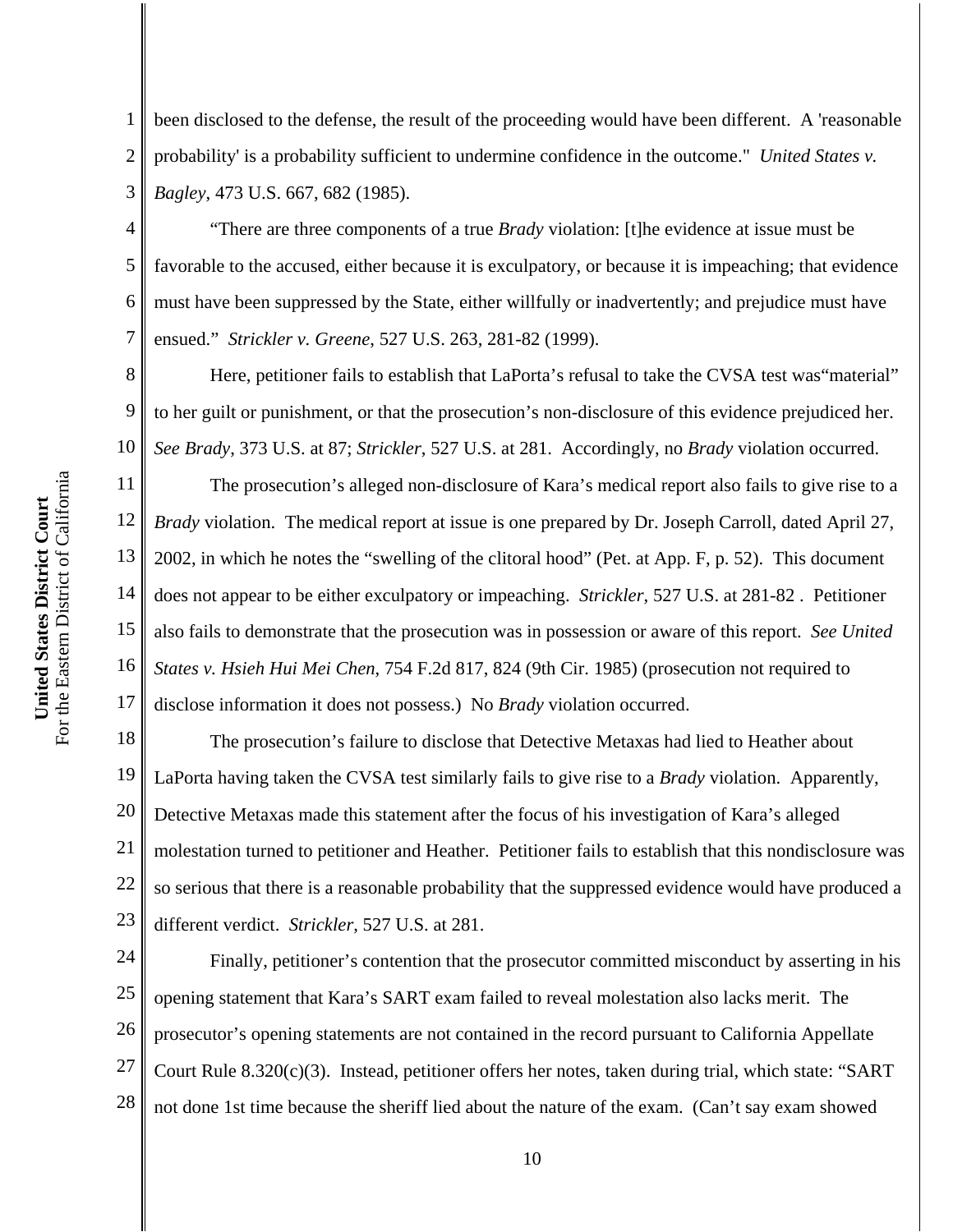1 2 3 4 5 6 7 8 nothing.) Said the exam would hurt the baby" (Pet. at App. F, p. 56). Assuming that petitioner's notes accurately reflect the prosecutor's statements at trial, his misstatement that a SART exam was conducted during Kara's first medical visit does not rise to the level of egregious misconduct that amounts to a violation of due process. *See Thompson v. Borg*, 74 F.3d 1571, 1576 (9th Cir. 1996) (even if a prosecutor's argument is egregiously improper, a federal court cannot issue a writ of habeas corpus to state authorities unless the prosecutor's comments so infected the trial with unfairness as to make the resulting conviction a denial of due process.") The prosecutor's alleged comments did not render petitioner's trial unfair.

9 10 The court has reviewed all of the allegations raised in petitioner's third claim and concludes that they lack merit. Accordingly, claim 3 is **DENIED**.

**D. Claim Four**

11

12 13 14 Petitioner asserts that judge was impartial because he initially denied a request for a change of venue, declined to give voluntary manslaughter instructions, rendered her "Marsden" hearing a "farce," and succumbed to "small town dynamics" and "groupthink" (Pet. at App. D, p. 31-34).

15 16 17 18 Respondent asserts that this claim is procedurally defaulted because the state court denied it on the independent and adequate state law grounds that it could have been, but was not on raised on direct appeal. As in claim 3, respondent is correct. Even assuming that the claim is not defaulted however, it lacks merit.

19 20 21 22 23 24 25 26 27 28 The Due Process Clause guarantees a criminal defendant the right to a fair and impartial judge. *See In re Murchison*, 349 U.S. 133, 136 (1955); *Kennedy v. Los Angeles Police Dep't*, 901 F.2d 702, 709 (9th Cir. 1989). A claim of judicial misconduct by a state judge in the context of federal habeas review does not simply require that the federal court determine whether the state judge committed judicial misconduct; rather, the question is whether the state judge's behavior "rendered the trial so fundamentally unfair as to violate federal due process under the United States Constitution." *Duckett v. Godinez*, 67 F.3d 734, 740 (9th Cir. 1995) (citations omitted), *cert. denied*, 517 U.S. 1158 (1996). A state court finding of the absence of judicial bias is entitled to the presumption of correctness under 28 U.S.C. 2254(e)(1). *Ortiz v. Stewart*, 149 F.3d 923, 938 (9th Cir. 1998).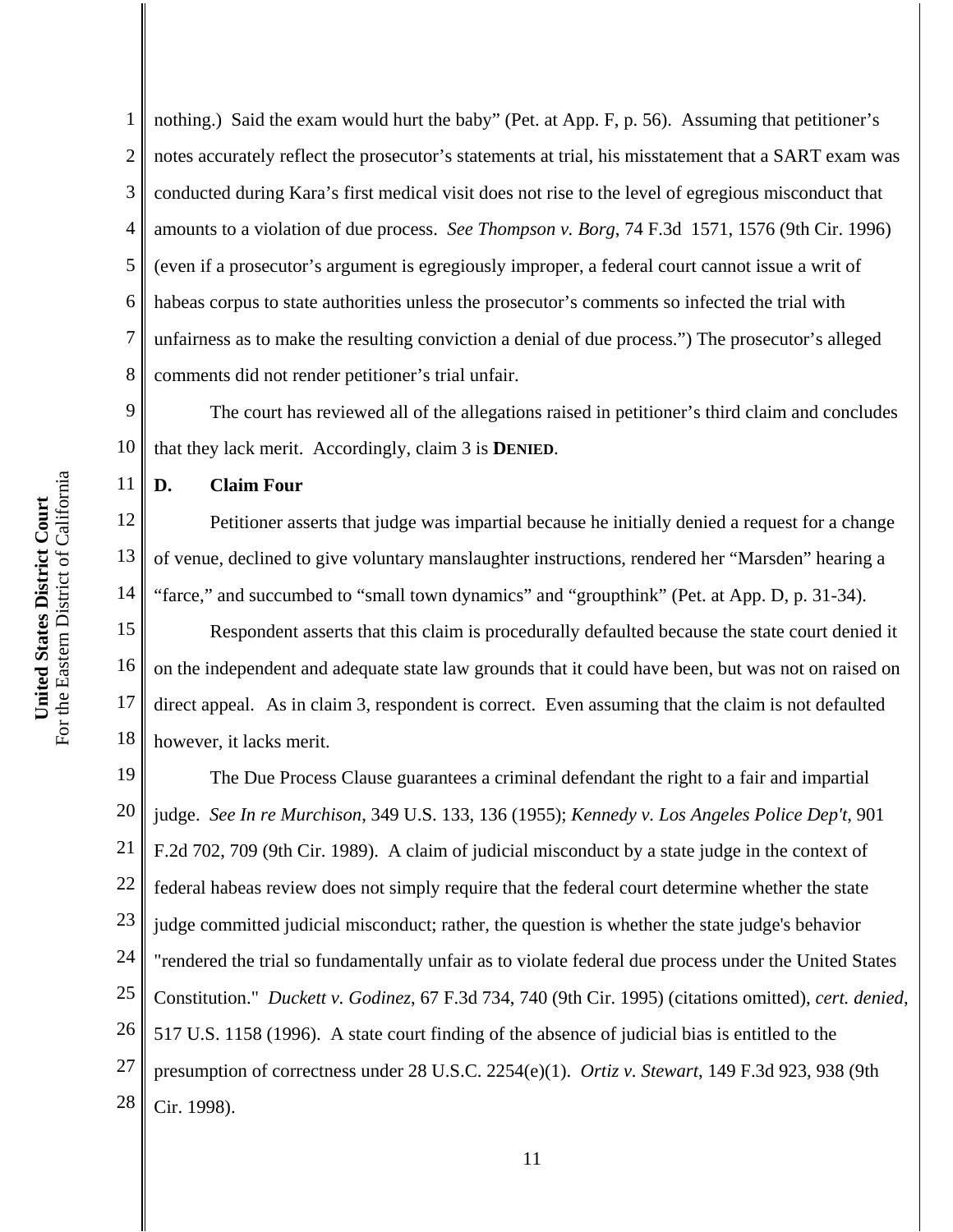1 2 3 4 5 6 7 8 9 10 11 12 13 14 15 16 17 18 19 20 21 22 23 24 Petitioner's contends that the judge was biased because he initially denied her motion for a change of venue, and when he ultimately granted it, lamented the difficulty the victim's friends and family would experience attending the trial. As discussed below, these allegations lack merit. In his order denying petitioner's motion for a change of venue, the judge stated: There are factors which favor both retention and change of venue. In considering those factors, both quantitavely and qualitatively, and the facts and analysis underlying each of the factors, it cannot be said at this stage of the proceedings there is a reasonable likelihood that the defendant cannot receive a fair and impartial trial in Humboldt County. The most that can be said is that such is a mere a possibility. Jury questionnaires and/or voir dire may help to answer whether that possibility rises to the required higher level. (Resp't's Ex. 1 at 187-188). Following the completion of voir dire, petitioner's counsel renewed his motion for a change of venue. The trial court granted this motion, noting that "it is without question that there is a reasonable likelihood that Miss Preston cannot get a fair and impartial trial in this county due to the extensive pretrial publicity and the knowledge that prospective jurors have about the case and the opinions that they have formed" (Resp't's Ex. 8 at 11). The court noted that it was "mindful of the unfortunate effects that the change of venue will have on so many," that it would be a financial burden for the county, offices of the District Attorney and Public Defender, and that it would be difficult for the friends and family of the victim to attend the trial (*id*. at 12). The judge's rulings and comments do not provide evidence of bias. The judge merely expressed sympathy for the many parties who would be inconvenienced by his ruling. Petitioner fails to overcome the overcome the presumption of correctness of the state court's finding of a lack of judicial bias. *Ortiz*, 149 F.3d at 938. Petitioner alleges that the judge was biased because he initially ruled that voluntary manslaughter instructions were not warranted for lack of supporting evidence. Petitioner's disagreement with the judge's legal ruling does not constitute evidence of bias. *See Poland v. Stewart*, 117 F.3d 1094, 1103 (9th Cir.1997) (judicial rulings almost never constitute a valid basis

25 26 for allegations of bias.) Moreover, as petitioner herself admits, the judge ultimately did give the jury voluntary manslaughter instructions (Pet. at App. D, p. 31). Petitioner's allegation lacks merit.

27 28 Petitioner alleges that the judge displayed bias at her "Marsden" hearing, rendering his decision that her trial counsel was adequately representing her "meaningless" (Pet. at App. D, p. 33).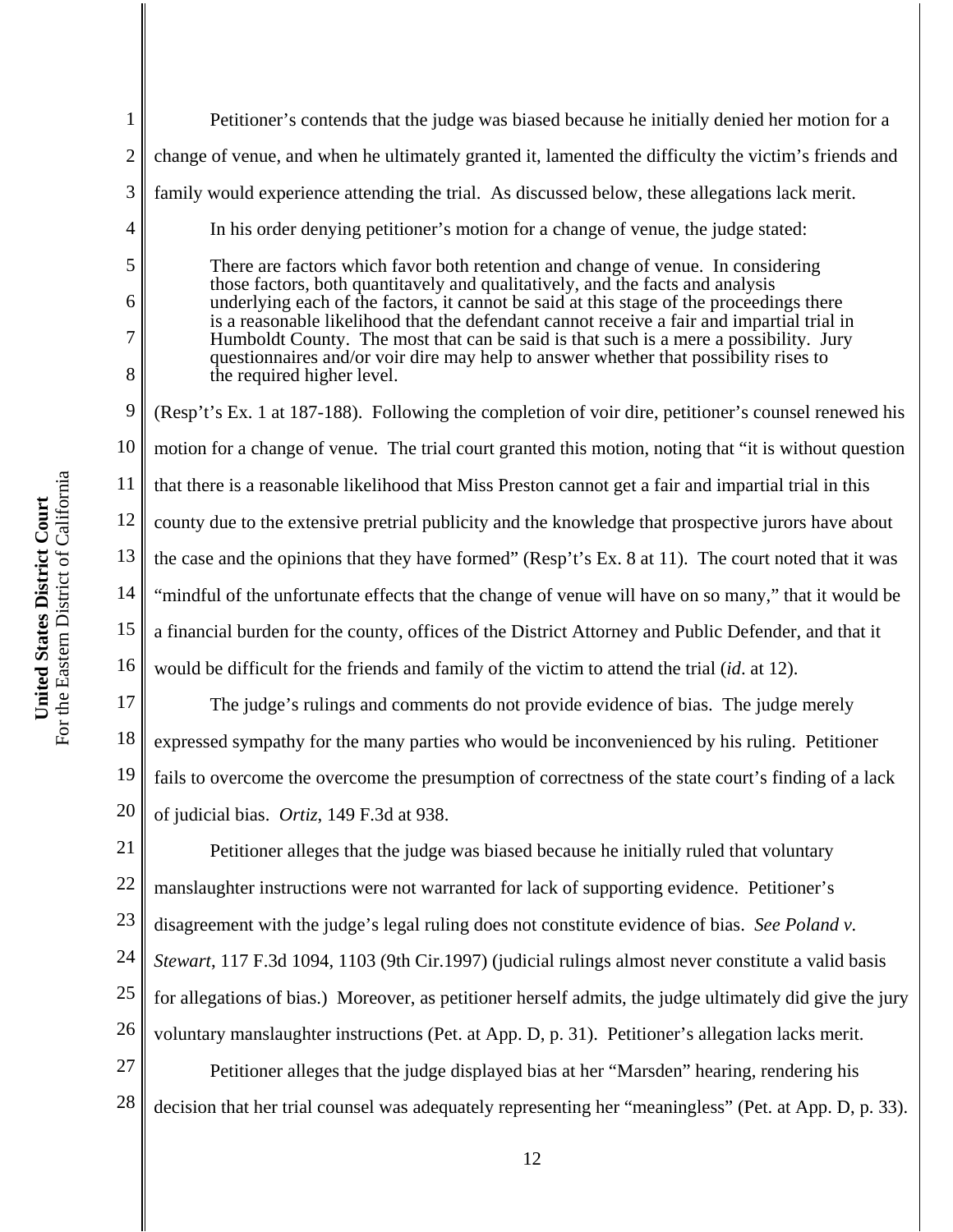1 2 Petitioner's conclusory allegations are insufficient to overcome the state court's factual finding of a lack of judicial bias. *Ortiz*, 149 F.3d at 938.

3 4 5 6 Petitioner alleges that various factors, such as "small town dynamics," the phenomenon of "groupthink," and the fact that the judge at her trial was elected, all provide additional evidence of bias (Pet. at App. D, p. 3-34). Again, petitioner's conclusory allegations are insufficient to overcome the state court's factual finding of a lack of judicial bias. *Ortiz*, 149 F.3d at 938.

7 8 The court has reviewed all of petitioner's allegations of judicial bias and concludes that none have merit. Claim four is therefore **DENIED**.

**E. Claim 5**

9

10 11 12 13 14 Petitioner alleges that the trial court violated his constitutional rights by failing to give certain required jury instructions. Respondent counters that this claim is procedurally defaulted because the state court denied it on the independent and adequate state law grounds that it could have been, but was not on raised on direct appeal. As in claims 3 and 4, respondent is correct. Even assuming that the claim is not defaulted however, it lacks merit.

15 16 17 18 19 20 In order to obtain federal habeas relief on grounds of instructional error, a petitioner must prove that the error "so infected the entire trial that the resulting conviction violates due process." *Estelle v McGuire*, 502 U.S. 62, 72 (1991). The instruction must be viewed in the context of the entire trial and the jury instructions taken as a whole. *Ibid*. "An omission, or an incomplete instruction, is less likely to be prejudicial than a misstatement of the law." *Henderson v. Kibbe*, 431 U.S. 145, 155 (1977).

21 22 23 24 25 26 27 28 Petitioner contends that the trial court should have instructed the jury with CALJIC No. 8.74 because a use note suggests that "this instruction be given sua sponte" (Pet. at App. D, p. 34). She further alleges that the trial court erred by failing to instruct the jury with CALJIC 8.75 because its use note states that "the court must give either 8.75 or else 17.10 and 17.49. 17.10 by itself is not an option." *Ibid*. Petitioner states that at her trial, only CALJIC 17.10 was given. *Ibid*. Petitioner also claims that the court erred by failing to instruct, in accordance with California case law, that "a homicide which just misses being justifiable by a hair is not murder but manslaughter." *Id*. at 35. Finally, petitioner alleges that the trial court erred by failing to instruct that California Penal Code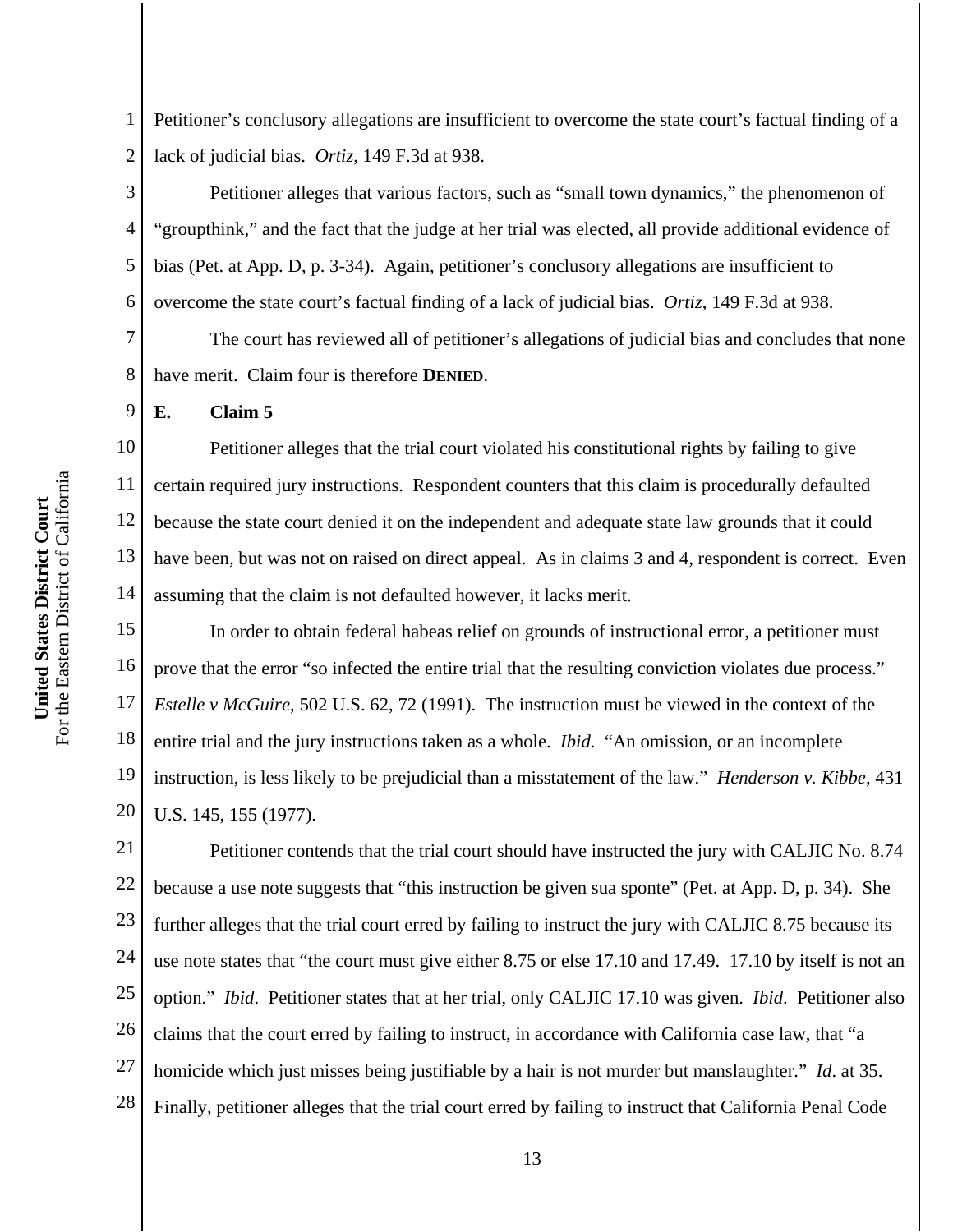2 3 4 5 Petitioner fails to demonstrate that the trial court's failure to give the above-mentioned jury instructions violated her federal right to due process. At most, she raises errors of state law, which are not cognizable on federal habeas. *Estelle*, 502 U.S. at 71-72. Accordingly, claim five lacks merit and is **DENIED**.

# **F. Claim Six**

6

7 8 9 10 11 12 13 14 15 Petitioner alleges that CALJIC No. 8.11 "unconstitutionally shifted the burden of proof to the defense" (Pet. at App. D, p. 35). She contends that since CALJIC No. 8.11 states that "malice is express where there is manifested an intention *unlawfully to kill* a human being," but CALJIC No. 8.40 states that "every person who *unlawfully kills* another human being without malice aforethought but either with an intent to kill or with conscious disregard for human life is guilty of manslaughter," there is no such thing as voluntary manslaughter because "every intentional, unlawful killing is done with malice" under the definition of CALJIC No. 8.11. *Id*. at 35-36a (emphasis added). Respondent counters that this claim is procedurally defaulted because the state court denied it on the independent and adequate state law grounds that it could have been, but was not on raised

16 on direct appeal. As in claims 3–5 , respondent is correct. Even assuming that the claim is not

17 defaulted however, it lacks merit.

18 19 When the instructions issued at petitioner's trial are viewed as a whole, it is clear that the jury was properly instructed. *See Estelle*, 502 U.S. at 72. The voluntary manslaughter instructions

20 began as follows:

21

22

23

24

25

26

27

28

Every person who unlawfully kills another human being without malice aforethought but either with an intent to kill or with conscious disregard for human life is guilty of voluntary manslaughter in violation of Penal Code Section 192(a). There is no malice aforethought if the killing occurred upon a sudden quarrel or heat of passion.

(Resp't's Ex. 8 at 537). The jury was also instructed as follows:

The distinction between murder and manslaughter is that murder requires malice while manslaughter does not. When the act causing the death though unlawful is done in the heat of passion or is excited by a sudden quarrel that amounts to adequate provocation the offense is manslaughter. In that case, even if an intent to kill exists, the law is that malice which is an essential element of murder is absent.

For the Eastern District of California For the Eastern District of California United States District Court **United States District Court**